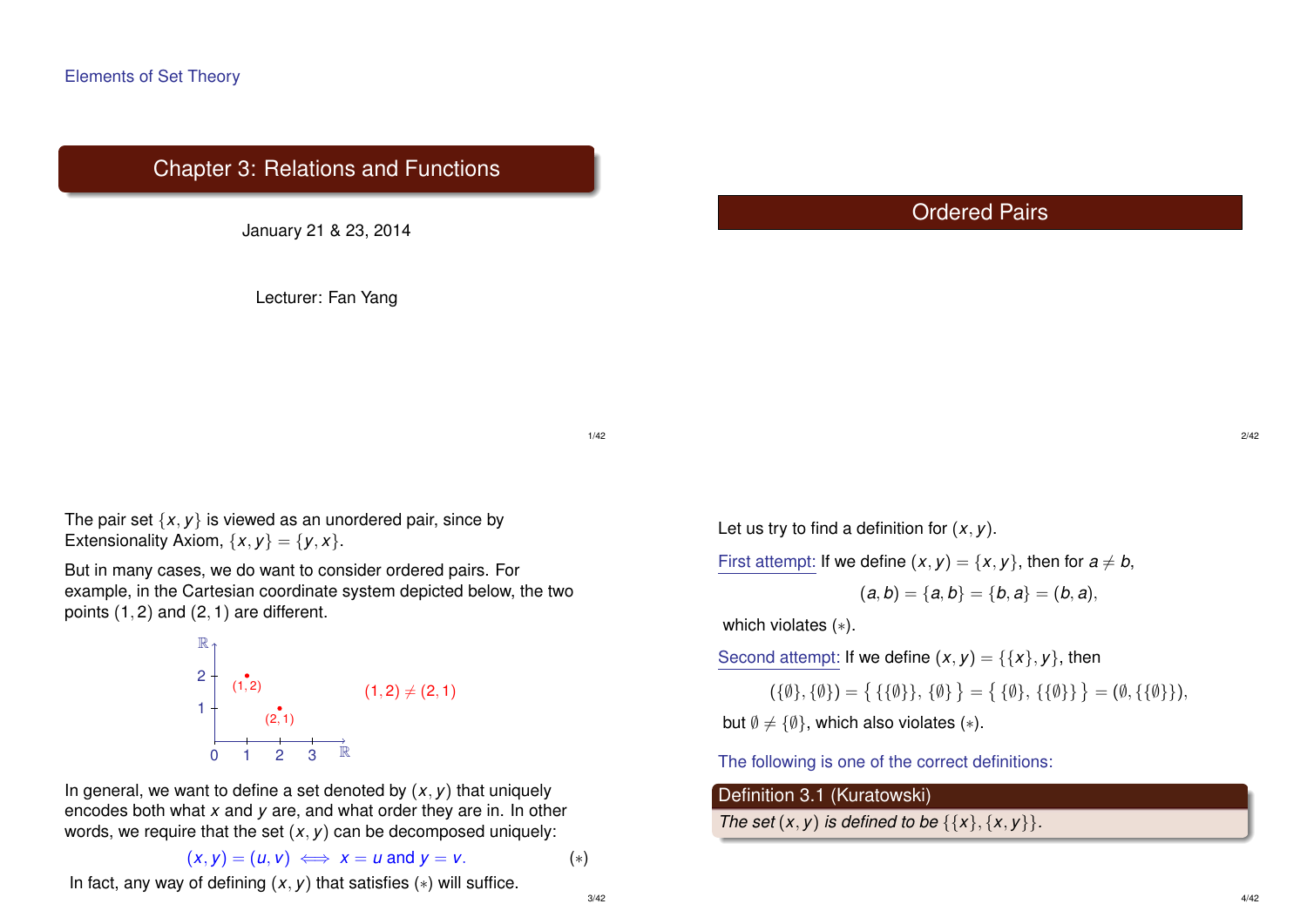## Theorem 3A

 $(x, y) = (u, v) \iff x = u$  and  $y = v$ .

Proof. " $\Longleftarrow$ ": Clearly, if  $x = u$  and  $y = v$ , then  $(x, y) = (u, v)$ . " $\Longrightarrow$ ": Suppose  $(x, y) = (u, v)$ , i.e.,

$$
\{\{x\},\{x,y\}\}=\{\{u\},\{u,v\}\}.
$$
 (1)

Case 1:  $x = y$ . Then from (1), we know that  $\{\{x\}\} = \{\{u\}, \{u, v\}\},\$ thus  $u = v = x = y$ . Case 2:  $x \neq y$ . From (1), it follows that

$$
\{u\} \in \{\{x\},\{x,y\}\} \stackrel{x \neq y}{\Longrightarrow} \{u\} = \{x\} \Longrightarrow u = x.
$$

By (1) again, we know that

$$
\{x,y\}\in\{\{u\},\{u,v\}\}\stackrel{x\neq y}{\Longrightarrow}\{x,y\}=\{u,v\}\stackrel{x=u}{\Longrightarrow}y=v.
$$

5/42

We define the *first coordinate* of the ordered pair  $(x, y)$  to be  $x$ , and the *second coordinate* to be *y*.

An ordered pair  $(x, y)$ , where  $x, y \in \mathbb{R}$ , can be visualized as a point in the real plane.



## Lemma 3B

*If*  $x, y \in A$ , then  $(x, y) \in \wp_{\varnothing}(A)$ .

Proof. Since  $x, y \in A$ ,

$$
\{x\}, \{x, y\} \subseteq A, \text{ i.e., } \{x\}, \{x, y\} \in \wp(A),
$$

thus

 $\{\{x\}, \{x, y\}\}\subseteq \wp(A)$ , i.e.,  $(x, y) \in \wp(\emptyset(A))$ .

Note: In particular,  $(x, x) := \{\{x\}, \{x, x\}\} = \{\{x\}\}.$ 

6/42

 $\Box$ 

| prollary 3C |  |  |
|-------------|--|--|
|             |  |  |

*Let A*, *B be two sets.*

 $\overline{C}$ 

*A* × *B* = {(*x*, *y*) : *x* ∈ *A* and *y* ∈ *B*}

*is a set, called the Cartesian product of A and B.*

Proof. We have that

$$
A \times B = \{(x, y) \mid x \in A \text{ and } y \in B\}
$$
  
= { $w \in \wp \wp(A \cup B) \mid \exists x \exists y (w = (x, y) \land x \in A \land y \in B)$ },

thus by Separation Axiom,  $A \times B$  is a set.

 $\Box$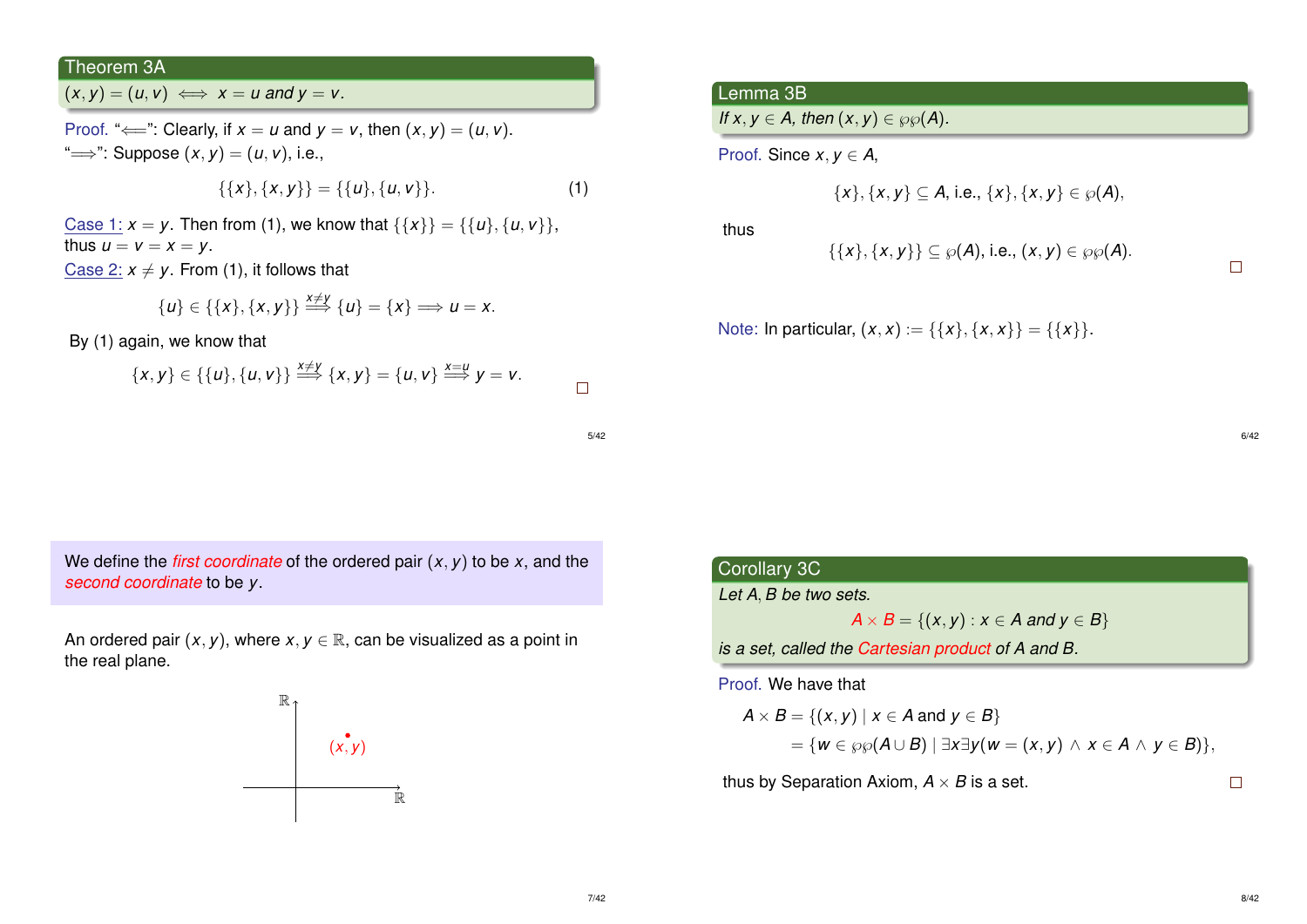For example:

 $\bullet \mathbb{R} \times \mathbb{R}$  is the real plane:



• if  $A = \{a, b, c\}$  and  $B = \{x, y\}$ , then

$$
A \times B = \{ (a, x), (a, y), (b, x), (b, y), (c, x), (c, y) \}.
$$

• If  $A = \emptyset$  or  $B = \emptyset$ , then  $A \times B = \emptyset$ .

# Remark

We chose to use Kuratowski's definition of ordered pairs (1921):

$$
(x,y):=\{\{x\},\{x,y\}\}.
$$

In fact, any definition that satisfies the following condition suffices:

$$
(x,y)=(u,v)\iff x=u \text{ and } y=v.
$$

Two alternative definitions:

Wiener's definition (1914):

$$
(x,y) := \{ \{ \{x\}, \emptyset \}, \{ \{y\} \} \}.
$$

Hausdorff's definition (1914):

$$
(x,y):=\{\{x,1\},\{y,2\}\},\
$$

where 1 and 2 are two distinct objects different from *x* and *y*.

9/42

10/42

Consider the familiar "strictly less than" relation  $<$  on the set  $\{2, 3, 5\}$ . We have that

 $2 < 3$ ,  $2 < 5$ ,  $3 < 5$ ,

which can be visualized as follows:



Each "arrow" in the picture can be represented by an ordered pair:

 $(2, 3), (2, 5), (3, 5).$ 

The set of the above ordered pairs completely captures the information of the above "strictly less than" relation:

 $R = \{(2, 3), (2, 5), (3, 5)\}.$ 

# Relations and Orderings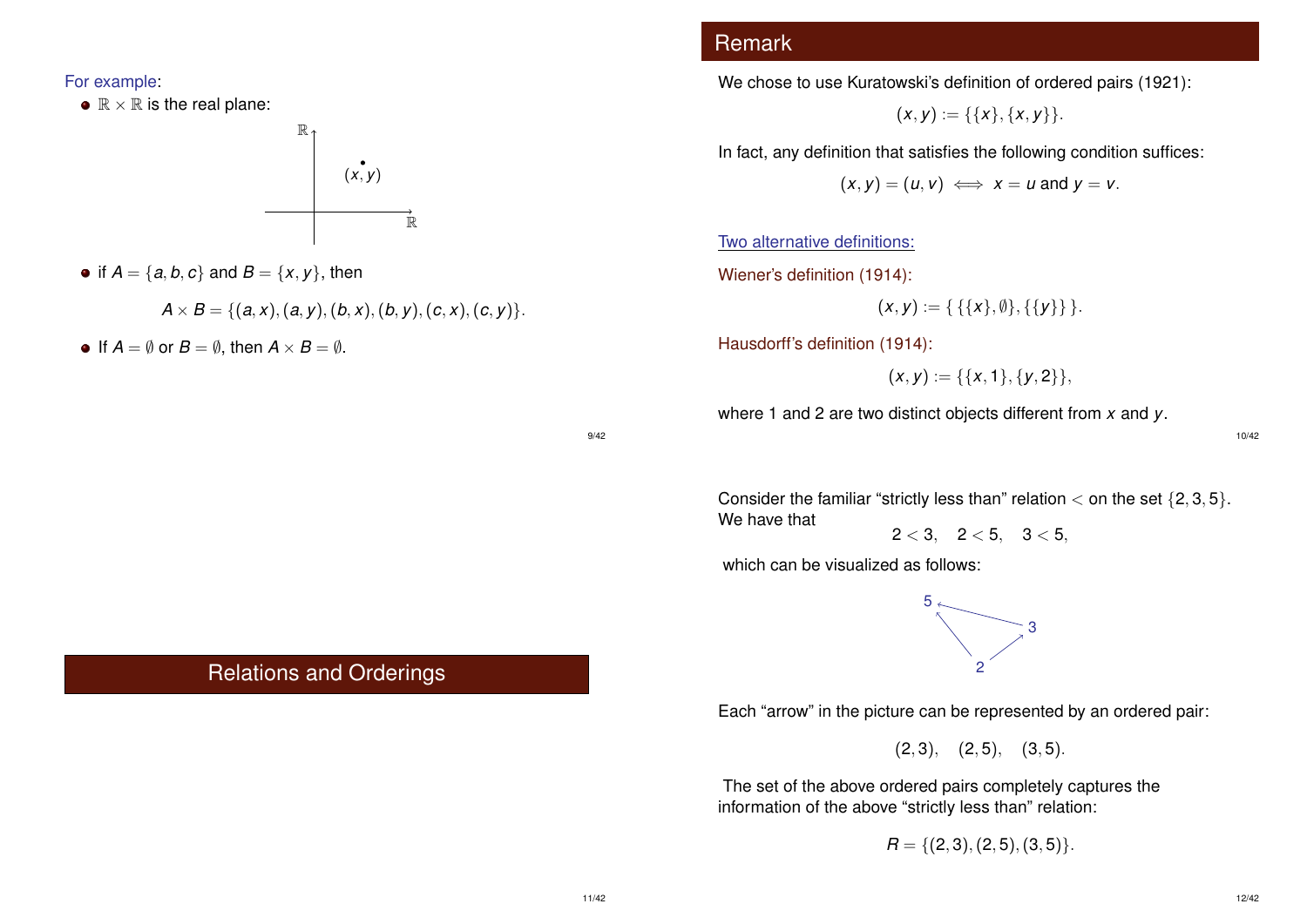In general:

# Definition 3.2

*A relation R is a set of ordered pairs.*

If *R* is a relation and  $(x, y) \in R$ , then we sometimes write  $xRy$ .

Example 3.1: Let  $\omega = \{0, 1, 2, 3, \dots\}$  be the set of all natural numbers.

• The usual "strictly less than" relation  $<$  on  $\omega$  is defined formally to be the set:

 $\langle \xi | \{ (x, y) \in \omega \times \omega \mid x \text{ is strictly less than } y \}.$ 

For instance,  $(0, 1) \in <$  or  $0 < 1$ .

• The divisibility relation  $\vert$  on  $\omega$  is defined to be the set

$$
|= \{ (m,n) \in \omega \times \omega : \exists k \in \omega(m \cdot k = n) \}.
$$

For instance,  $3 \mid 9, 5 \mid 10$ , etc.

• The identity relation id on  $\omega$  is defined to be the set  $id = \{(n, n) \mid n \in \omega\}$ 

13/42

# Lemma 3D

*If*  $(x, y) \in R$ , then  $x, y \in \bigcup \bigcup R$ .

 $\mathsf{Proof.} \;\; (x,y) \in R \Longrightarrow \{\{x\},\{x,y\}\} \in R \Longrightarrow \{\{x\},\{x,y\}\} \subseteq \bigcup R$  $(\textsf{since } a \in A \Longrightarrow a \subseteq \bigcup A)$ 

$$
\Longrightarrow \{x,y\} \in \bigcup R \Longrightarrow \{x,y\} \subseteq \bigcup \bigcup R \Longrightarrow x,y \in \bigcup \bigcup R
$$

## Definition 3.3

*We define the domain of R (*dom *R), the range of R (*ran *R), and the field of R (*fld *R) as*

$$
\text{dom}\,R = \{x \in \bigcup \bigcup R \mid \exists y \,(x,y) \in R\},\
$$
\n
$$
\text{ran}\,R = \{y \in \bigcup \bigcup R \mid \exists x \,(x,y) \in R\},\
$$
\n
$$
\text{fid}\,R = \text{dom}\,R \cup \text{ran}\,R.
$$

*If* fld *R* ⊆ *A, then we say that R is a relation on A.*

Example 3.5: For the relation  $R = \{(1, 3), (4, 2), (3, 3), (3, 2)\}$ , we have that dom  $R = \{1, 4, 3\}$ , ran  $R = \{3, 2\}$ , fld  $R = \{1, 2, 3, 4\}$ . Note: By Separation Axiom, dom *R*, ran *R* and fld *R* are all sets.

Example 3.2: The set  $R = \{(1, 3), (4, 3), (3, 3), (3, 2)\}$  of ordered pairs is a relation.



Example 3.3: The membership relation  $\in$  on the set  $\{\emptyset, \{\emptyset\}, \{\{\emptyset\}\}\}\$ is the set

$$
\in = \{(\emptyset, \{\emptyset\}), (\{\emptyset\}, \{\{\emptyset\}\})\}.
$$

Example 3.4: Let *X* be a fixed nonempty set. The strict inclusion relation  $\subset$  on subsets of X is the set

$$
\subset = \{ (A, B) \mid A \subseteq B \subseteq X, A \neq B \}.
$$

Note: In particular, the empty set ∅ is a relation (called the *empty relation*).

14/42

Example 3.6: For the relation

 $\langle \xi \rangle = \{ (x, y) \in \omega \times \omega \mid x \text{ is strictly less than } y \}.$ 

dom  $\langle \omega, \tan \langle \omega \rangle = \omega \setminus \{0\}, \text{fd} \langle \omega, \omega \rangle = \omega$ , and  $\langle \omega, \omega \rangle$ 

Example 3.7: Let *X* be a fixed nonempty set. For the strict inclusion relation  $\subset$  = {(*A*, *B*) |  $A \subseteq B \subseteq X$ ,  $A \neq B$ }, we have fld  $\subset$  =  $\wp(X)$ , since ∅ ⊂ *A* for any nonempty *A* ⊆ *X*.

Example 3.8: A set  $R \subseteq \mathbb{R} \times \mathbb{R}$  is a relation. *R* can be viewed as a subset of the coordinate plane. The projection of *R* onto the horizontal axis is dom *R*, and the projection onto the vertical axis is ran *R*.

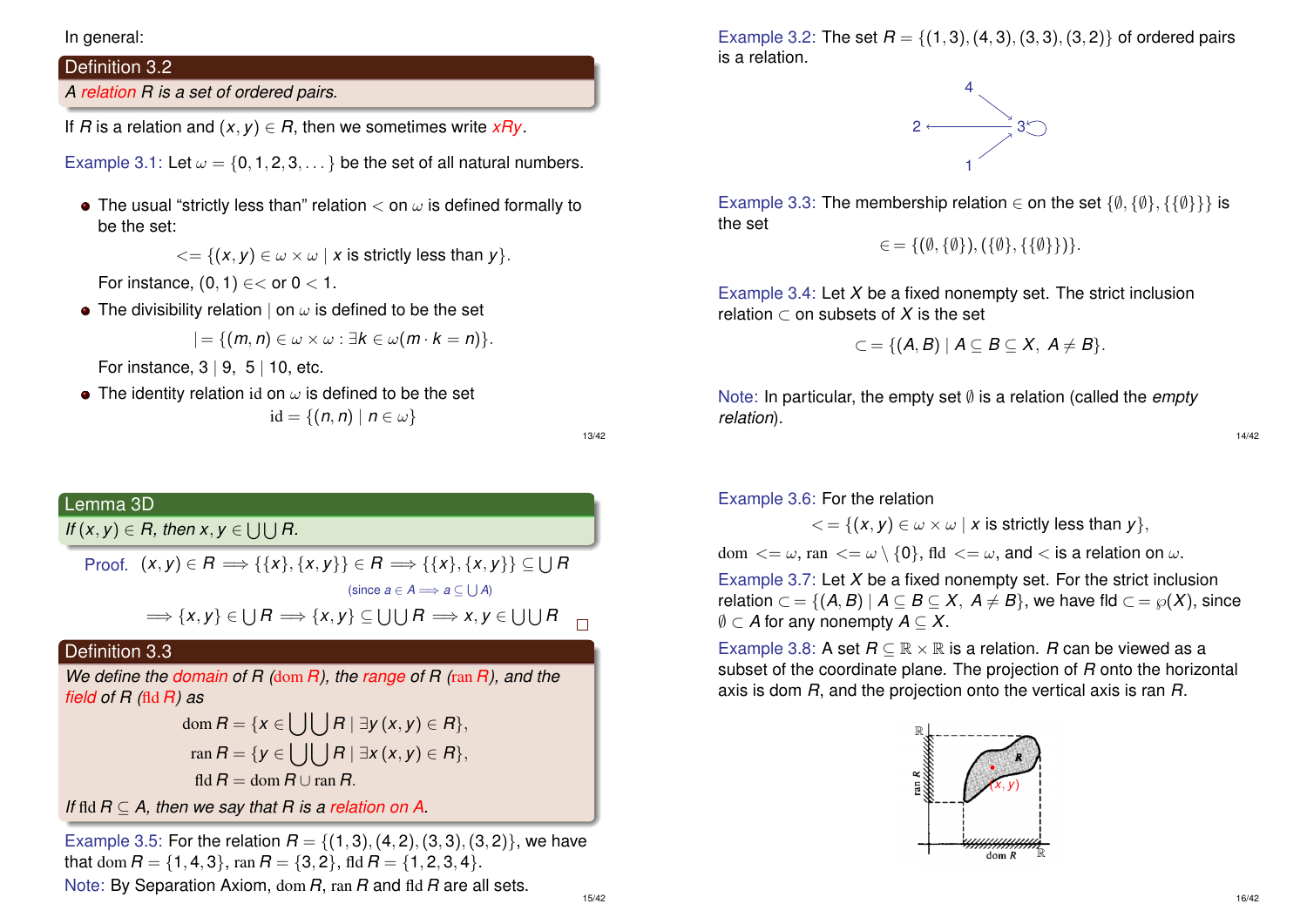#### We can define an ordered triple as

$$
(\mathbf{x}, \mathbf{y}, \mathbf{z}) = ((\mathbf{x}, \mathbf{y}), \mathbf{z})
$$
  
= { {(x, y)}, { (x, y), z}}  
= { { { { {x}, { {x}, { y}}} } }, { { { { { {x}, { { y}}} } }, { { { x, { y } } } } }, { { z } } }

Similarly, an ordered quadruple is defined as

$$
(x_1, x_2, x_3, x_4) = ((x_1, x_2, x_3), x_4)
$$
  
= (((x\_1, x\_2), x\_3), x\_4)

Continue in this way, an ordered *n*-tuple is defined as

$$
(x_1, x_2,..., x_n) = ((x_1, x_2,..., x_{n-1}), x_n)
$$
  
= (((x\_1, x\_2,..., x\_{n-2}), x\_{n-1}), x\_n)  
= ...  
= ((...(x\_1, x\_2), x\_3),...), x\_n)

In particular, we stipulate that a 1-tuple  $(x) = x$ .

17/42

## Definition 3.5

*Let R be a (binary) relation on a set A.*

- *R* is said to be *reflexive* if xRx for every  $x \in A$ .
- *R is said to be irreflexive if xRx for no x* ∈ *A.*
- *R* is said to be *symmetric* if for all  $x, y \in A$

 $xRy \Longrightarrow yRx$ .

*R is said to be transitive if for all x*, *y*, *z* ∈ *A xRv* and  $vRz \implies xRz$ .

Example 3.10: The "strictly less than" relation  $<$  on  $\omega$  is

- irreflexive, since  $n < n$  does not hold for any  $n \in \omega$ ;
- not reflexive, since it is irreflexive;
- not symmetric, since, e.g.  $0 < 1$  but  $1 < 0$ ;
- transitive, since  $[n < m$  and  $m < k$  =  $n < k$ .
- The "less than or equal to" relation  $\leq$  on  $\omega$  is
	- reflexive, since  $n < n$  for any  $n \in \omega$ ;
	- not irreflexive, since it is reflexive.

Let 
$$
A_1, A_2, ..., A_n
$$
 be sets. Define  
\n•  $A_1 \times A_2 \times A_3 = (A_1 \times A_2) \times A_3$   
\n $\vdots$  { $(x_1, x_2, x_3) : x_1 \in A_1, x_2 \in A_2$  and  $x_3 \in A_3$ }  
\n•  $A_1 \times ... \times A_n = (A_1 \times ... \times A_{n-1}) \times A_n$   
\n $\qquad = \{(x_1, ..., x_n) : x_1 \in A_1, ..., x_n \in A_n\}$ 

#### Definition 3.4

*An n-ary relation R on A is a set of ordered n-tuples with all components in A, that is, R*  $\subseteq$  *A*  $\times \cdots \times$  *A.*  $\overline{\phantom{a}}_{n}$ *n*

Example 3.9: The following picture visualizes a ternary relation *R* on R.



Example 3.11: The relation  $R = \{(1, 2), (2, 2)\}$  on  $\{1, 2\}$  is neither reflexive nor irreflexive.

Example 3.12: The membership relation

$$
\in = \{ (\emptyset, \{\emptyset\}), (\{\emptyset\}, \{\{\emptyset\}\}) \}
$$

on the set  $\{\emptyset, \{\emptyset\}, \{\{\emptyset\}\}\}\$ is

- irreflexive, since  $\emptyset \notin \emptyset$ ,  $\{\emptyset\} \notin \{\emptyset\}$ ,  $\{\{\emptyset\}\} \notin \{\{\emptyset\}\};$
- not symmetric, since  $\emptyset \in {\emptyset}$  while  $\{\emptyset\} \notin \emptyset$ ;
- not transitive, since  $\emptyset \in {\emptyset}$  and  $\{\emptyset\} \in {\{\emptyset\}}$  while  $\emptyset \notin {\{\emptyset\}}$ .

Example 3.13: Let be a fixed nonempty set. The strict inclusion relation

$$
\subset = \{ (A, B) \mid A \subseteq B \subseteq X, A \neq B \}.
$$

on  $\wp(X)$  is

- $\bullet$  irreflexive, since *A*  $\subset$  *A* for any *A* ⊂ *X*;
- not symmetric, since  $\emptyset \subset X$  but  $X \subset \emptyset$ ;
- $\bullet$  transitive, since  $[A \subset B \subseteq X \text{ and } B \subset C \subseteq X] \Longrightarrow A \subset C \subseteq X$ .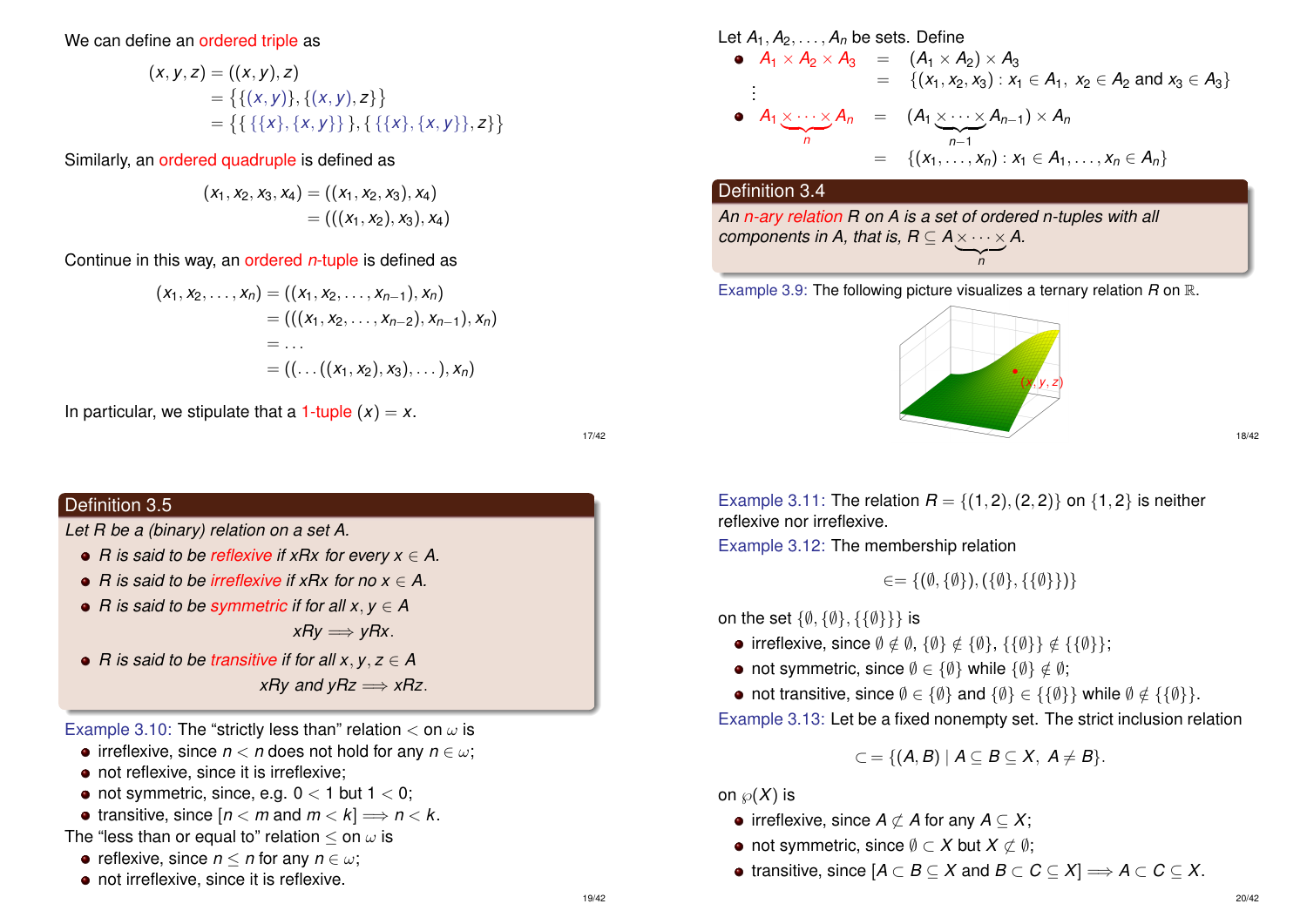#### Definition 3.6

*A relation R on a set A is called a partial ordering on A if R is transitive and irreflexive.*

Example 3.14: The following are partial orderings:

- The "strictly less than" relation  $<$  on  $\omega$ .
- $\bullet$  The strict inclusion relation ⊂ on  $\wp$  {{a, b, c}).



Example 3.15: The membership relation  $\in$  on  $A = \{\emptyset, \{\emptyset\}, \{\{\emptyset\}\}\}\$ is not a partial ordering, as it is not transitive. However, the membership relation  $\in$  on  $B = \{\emptyset, \{\emptyset\}, \{\emptyset, \{\emptyset\}\}\}\$ is a partial ordering, since  $\in$  is transitive on *B*.

21/42

## Theorem 7A

*Assume that* < *is a partial ordering on a set A. For arbitrary x*, *y*, *z* ∈ *A:* (a) *At most one of the following three alternatives holds:*

$$
x
$$

(b)  $x < y < x \implies x = y$ .

Proof. (a) If  $x < y$  and  $x = y$ , then  $x < x$ , contradicting irreflexivity. If  $x < y$  and  $y < x$ , then by transitivity,  $x < x$ , again contradicting irreflexivity.

(b) If  $x < y < x$  and  $x \neq y$ , then  $x < y < x$ , which contradicts (a).  $\Box$  We usually denote partial orderings by the symbol  $\lt$ , and define

 $x < y$  iff either  $x < y$  or  $y = x$ .

[ Digression: In the study of partial orderings, there is always the question of whether to use strict orderings  $\langle \langle \rangle$  or weak orderings  $\langle \langle \rangle$  as the basic concept. "<" requires that a partial ordering be irreflexive, while "≤" requires that a partial ordering on *A* be reflexive on *A*. Each alternative has its own minor advantages and disadvantages, see page 170 of the book for discussions. ]

22/42

## Definition 3.7

*A relation R on a set A is called a linear ordering on A if R is transitive and satisfies trichotomy on A, i.e., for any x*, *y* ∈ *A, exactly one of the following three alternatives holds:*

*xRy*,  $x = y$ ,  $yRx$ .

For example:

- The "strictly less than" relation  $<$  on  $\omega$  is a linear ordering. (Trichotomy: for every  $x, y \in \omega$ , exactly one of the following three alternatives holds:  $x < y$ ,  $x = y$ ,  $y < x$ .)
- The strict inclusion relation  $\subset$  on  $\wp({a,b})$  for  $a \neq b$  is not a linear ordering, as it does not satisfy trichotomy: for  $\{a\}, \{b\} \in \wp(\{a, b\})$ ,

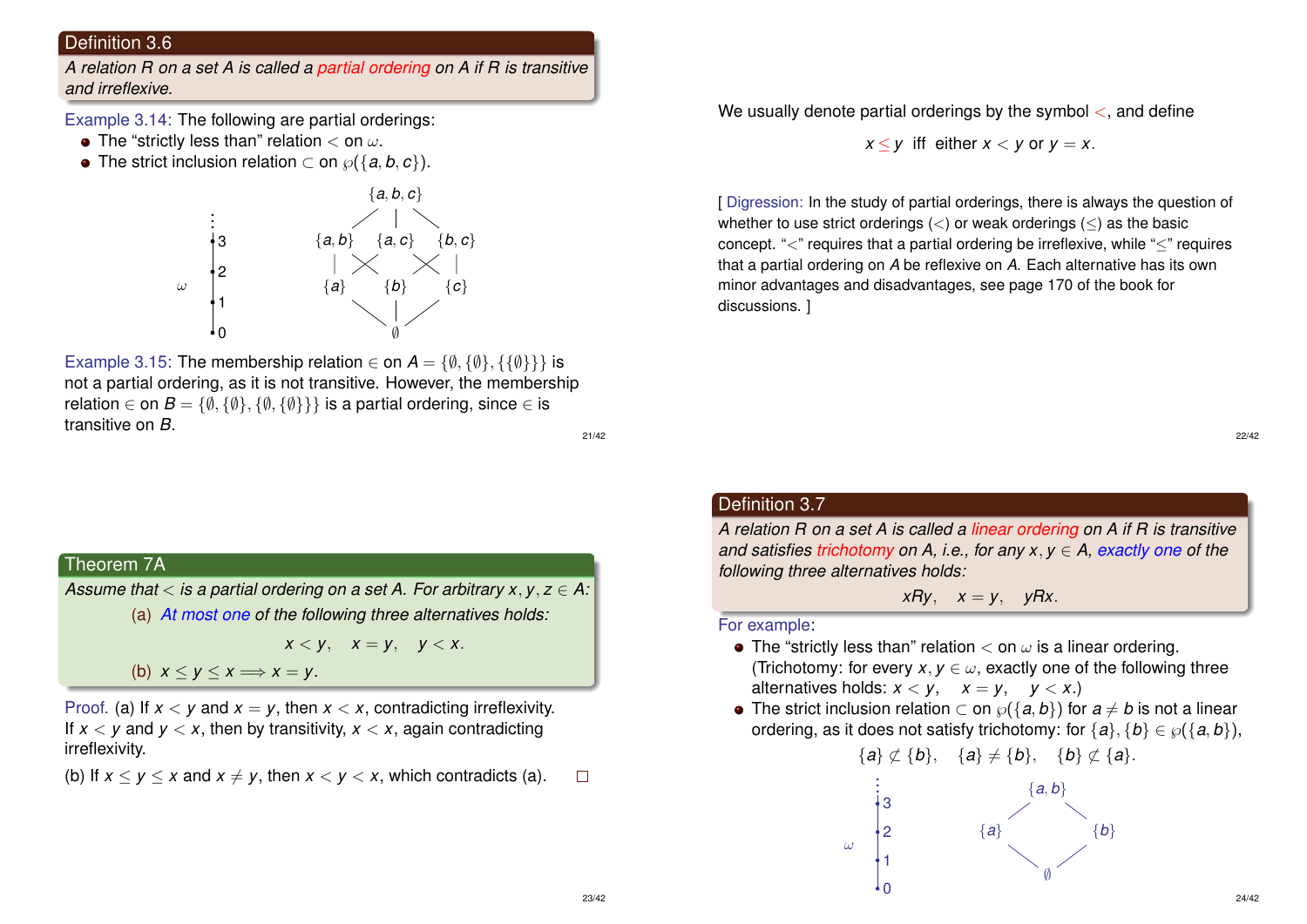#### Theorem 3R

*Let R be a linear ordering on a set A. Then (i) R is connected, i.e., for distinct x*, *y* ∈ *A, either xRy or yRx. Thereby, R is a linear ordering iff R is transitive and connected. (ii) R is irreflexive, i.e., xRx for no x* ∈ *A. Thereby R is a partial ordering.*

Proof. (i) Obvious by trichotomy, since  $x \neq y$  for distinct  $x, y \in A$ . (ii) For any  $x \in A$ , since  $x = x$ , it follows from trichotomy that *xRx* does not hold.  $\Box$ 

It follows that linear orderings *R* can not have cycles such as

 $x_1 R x_2$ ,  $x_2 R x_3$ ,  $x_3 R x_4$ ,  $x_4 R x_1$ .

Because if the above cycle exists, then by transitivity  $x_1Rx_1$ , contradicting the irreflexivity.

25/42

#### For example:

Consider the strict inclusion relation ⊂ on the set  $A = \{\{a, b\}, \{a\}, \{b\}\}.$ 

> $\{a, b\}$ { $a$ } { $b$ }

The minimal elements of *A* are {*a*} and {*b*}, but min*A* does not exist. Both the maximal element and the greatest element of *A* are {*a*, *b*}.

• Consider the strict inclusion relation  $\subset$  on the set  $B = \{\{a, b\}, \{a\}, \{b\}, \emptyset\}.$ 



Both the minimal element and the least element of *B* are ∅. Both the maximal element and the greatest element of *B* are {*a*, *b*}.

#### Definition 3.8

*Let* < *be a partial ordering on a set A.*

- *An element a* ∈ *A is called a minimal element of A with respect to*  $\langle$  *if for every*  $x \in A$ *,*  $x < a \Longrightarrow x = a$ .
- *An element a* ∈ *A is called a maximal element of A with respect to*  $\langle$  *if for every*  $x \in A$ *,*  $a \leq x \Longrightarrow x = a$ .

#### Definition 3.9

*Let* < *be a partial ordering on a set A.*

*An element a* ∈ *A is called the least element or minimum of A with respect to* <*, denoted by* min*A, if*

 $a \leq x$  for every  $x \in A$ .

*An element a* ∈ *A is called the greatest element or maximum of A with respect to* <*, denoted by* max*A, if*

 $x < a$  for every  $x \in A$ .

26/42

Consider the strict inclusion relation ⊂ on the set  $C = \{\{a\}, \{b\}, \emptyset\}.$ 

> { $a$ } { $b$ }  $\emptyset$

Both the minimal element and the least element of  $C$  are  $\emptyset$ . The maximal elements of *C* are {*a*} and {*b*}, but max *C* does not exist.

The least (greatest) element of *A* (if exists) must be a minimal (maximal) element of *A*. But the converse is not true in general.

For linear orderings, the concept of least (greatest) element coincides with that of minimal (maximal) element.

A set *A* can have at most one least (greatest) element, since if both *a* and *b* are least (greatest) elements of *A*, then by definition, *a* ≤ *b* and  $b < a$ , thus  $a = b$ .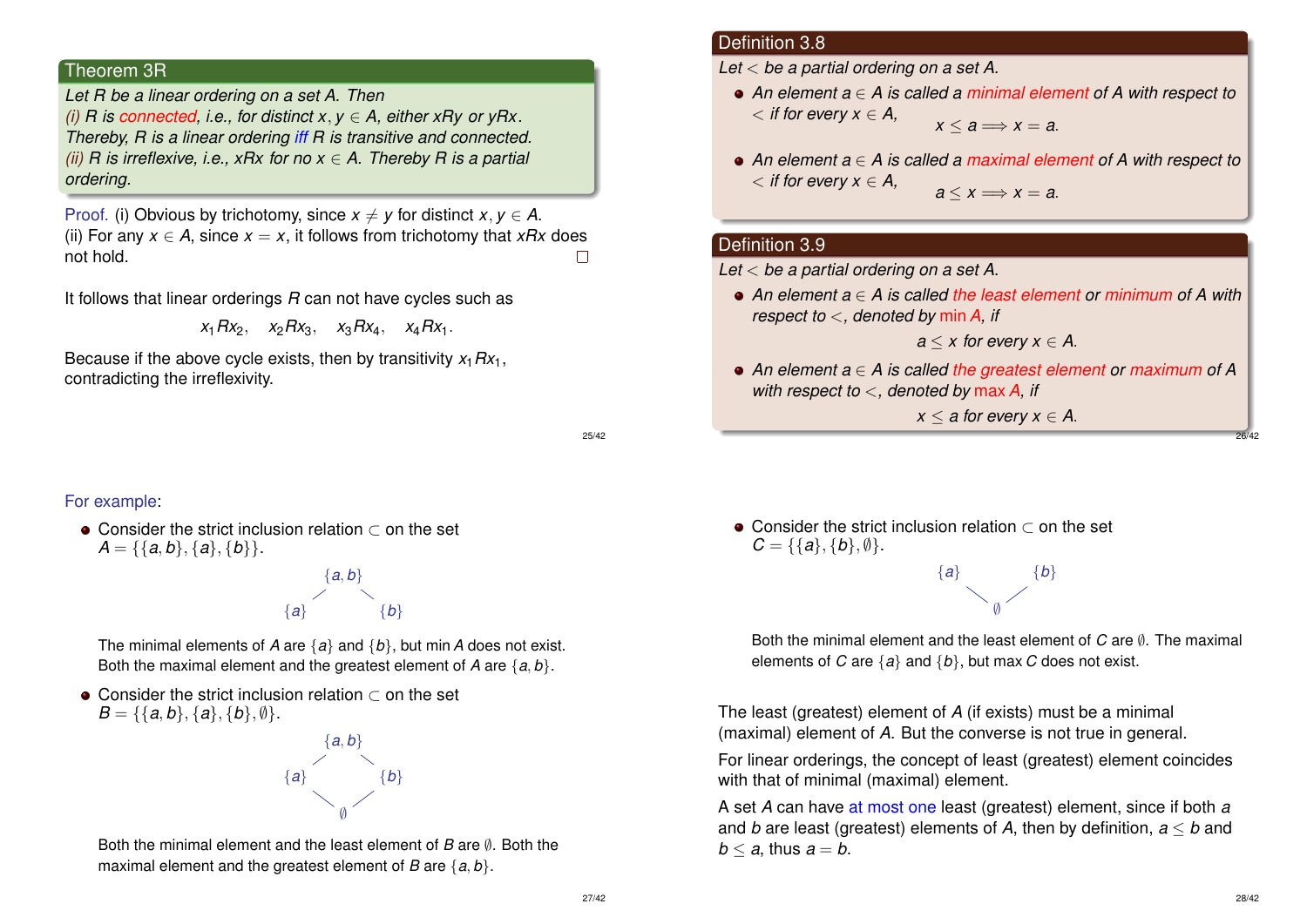#### Definition 3.10

*A linear ordering R on a set A is said to be a well ordering if every nonempty subset of A has a least element.*

For example, The "strictly less than" relation  $<$  on  $\omega$  is a well ordering (a rigorous proof will be given in Chapter 4), but  $<$  on  $\mathbb Z$  is not a well ordering, as, e.g.,  $\mathbb Z$  does not have a least element.



29/42

# Definition 3.11

*A relation R on a set A is called an equivalence relation if R is reflexive, symmetric and transitive.*

Example 3.16: On R:

- $\bullet$  The identity relation  $=$  is an equivalence relation;
- $\bullet$  The "strictly less than" relation  $\lt$  is transitive, but it is not reflexive or symmetric, thus not an equivalence relation.
- $\bullet$  The relation  $\equiv$  defined by

$$
x \equiv y \iff |x| = |y|
$$

is an equivalence relation.

(Transitivity: 
$$
x \equiv y
$$
 and  $y \equiv z \Longrightarrow |x| = |y| = |z| \Longrightarrow x \equiv z$ )

# Equivalence Relations

30/42

Example 3.17: Let  $S = \{l_1, l_2, l_3, l_4, l_5, l_6, l_7, l_8\}$  be the set of 8 lines in the following picture, and  $\parallel$  the parallel relation on *S*, that is



Then II is an equivalence relation on *S*, since reflexivity: (we stipulate that)  $l_i \parallel l_i$  for all  $l_i \in \mathcal{S};$ symmetricity:  $I_i \parallel I_j \Longrightarrow I_j \parallel I_i$ ; transitivity: *l<sub>i</sub>*  $\parallel$  *l<sub>j</sub>* and *l<sub>j</sub>*  $\parallel$  *l<sub>k</sub>*  $\Longrightarrow$  *l<sub>i</sub>*  $\parallel$  *l<sub>k</sub>*.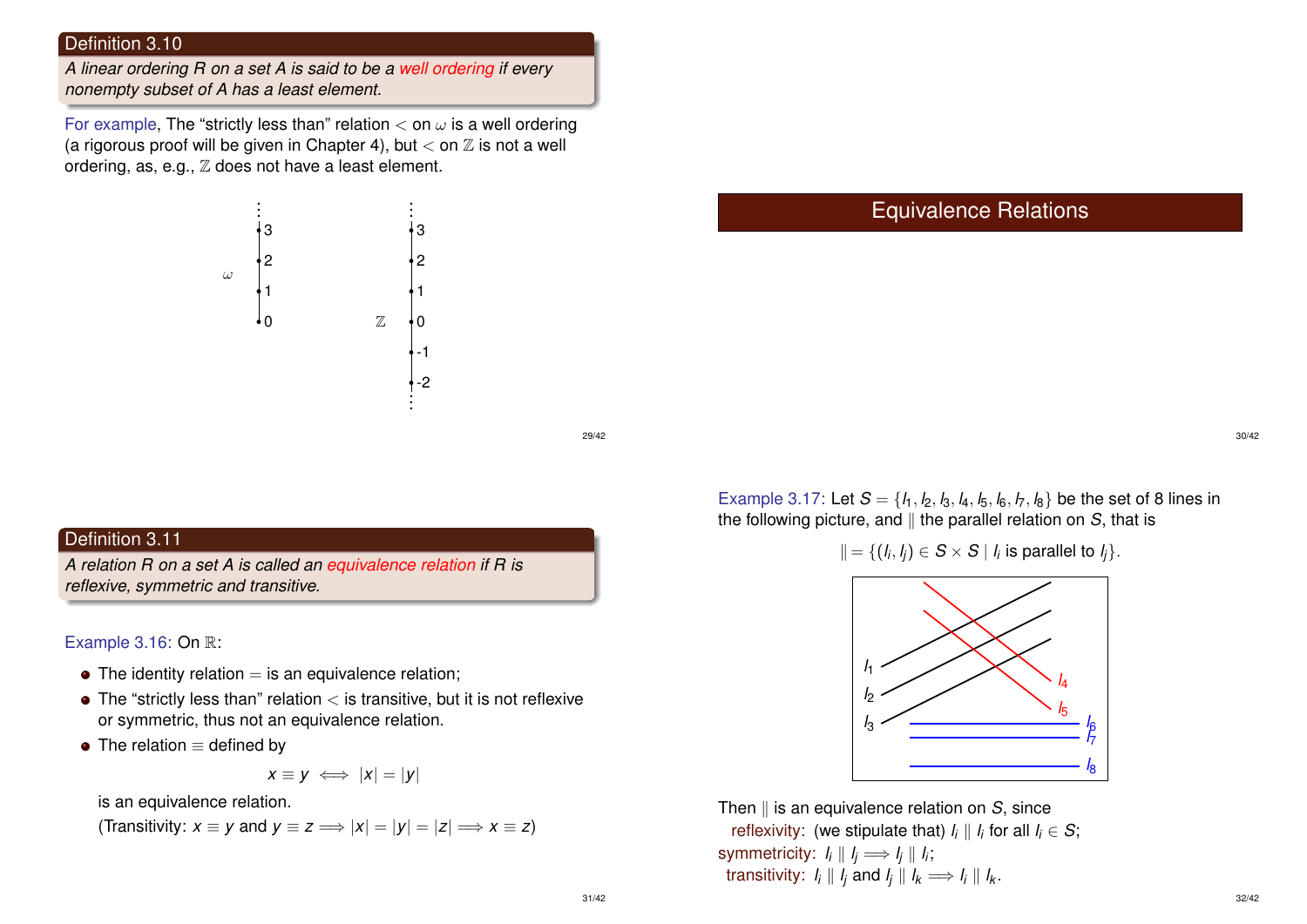Example 3.18: Let  $\equiv_3$  be a relation on  $\mathbb Z$  defined by

$$
x \equiv_3 y \iff 3 \mid x - y,
$$

i.e.,  $x \equiv_3 y$  iff *x* has the same remainder as *y* when divided by 3, or *x* is congruent to *y* modulo 3. Show that  $\equiv_3$  is an equivalence relation.

Proof. Reflexivity: For any  $x \in \mathbb{Z}$ , clearly, 3 | 0, i.e., 3 |  $x - x$  or  $x \equiv_3 x$ .

Symmetricity: For any  $x, y \in \mathbb{Z}$ ,

$$
x \equiv_3 y \Longrightarrow 3 \mid x - y \Longrightarrow 3 \mid y - x \Longrightarrow y \equiv_3 x.
$$

Transitivity: For any  $x, y, z \in \mathbb{Z}$ ,

$$
x \equiv_3 y \text{ and } y \equiv_3 z \Longrightarrow 3 \mid x - y \text{ and } 3 \mid y - z
$$
  

$$
\Longrightarrow 3 \mid (x - y) + (y - z)
$$
  

$$
\Longrightarrow 3 \mid x - z
$$
  

$$
\Longrightarrow x \equiv_3 z.
$$

Example 3.20: Let  $S = \{l_1, l_2, l_3, l_4, l_5, l_6, l_7, l_8\}$  be the set of 8 lines in the following picture, and  $\parallel$  the parallel relation on *S*, that is



$$
[l_1] = [l_2] = [l_3] = \{l_1, l_2, l_3\},
$$

$$
[l_4] = [l_5] = \{l_4, l_5\},
$$

$$
[l_6] = [l_7] = [l_8] = \{l_6, l_7, l_8\}.
$$

## Definition 3.12

*Let* ≡ *be an equivalence relation on a set A. Given a* ∈ *A. The set*

$$
[a]_{\equiv} = \{x \in A : x \equiv a\}
$$

*is called an equivalence class of a (modulo* ≡). If the relation ≡ *is clear from the context, we may only write* [*a*]*.*

*The element a is called a representative of the equivalence class* [*a*]*.*

Example 3.19: Let  $\equiv$  be the equivalence relation on  $\mathbb R$  defined by *x*  $\equiv$  *y* iff  $|x| = |y|$ . For any *r*  $\in \mathbb{R}$ ,

$$
[r] = \{x \in \mathbb{R} : x \equiv r\} = \{x \in \mathbb{R} : |x| = |r|\} = \{r, -r\}.
$$

34/42

Example 3.21: Let  $\equiv_3$  be the relation "has the same remainder when divided by 3 as" on  $\mathbb Z$ . For any  $k \in \mathbb Z$ ,

$$
[k]=\{x\in\mathbb{Z}:3\mid k-x\}.
$$

E.g., 
$$
[0] = \{0, 3, -3, 6, -6, ...\} = \{3k : k \in \mathbb{Z}\}
$$
  
\n $[1] = \{1, -2, 4, -5, ...\} = \{3k + 1 : k \in \mathbb{Z}\}$   
\n $[2] = \{2, -1, 5, -4, ...\} = \{3k + 2 : k \in \mathbb{Z}\}$   
\n $[0] = [3] = [-3] = ...$   
\n $[1] = [-2] = [4] = ...$   
\n $[2] = [-1] = [5] = ...$ 

It is easy to check that

$$
[0] \cap [1] = \emptyset, [1] \cap [2] = \emptyset, [0] \cap [2] = \emptyset.
$$



33/42

 $\Box$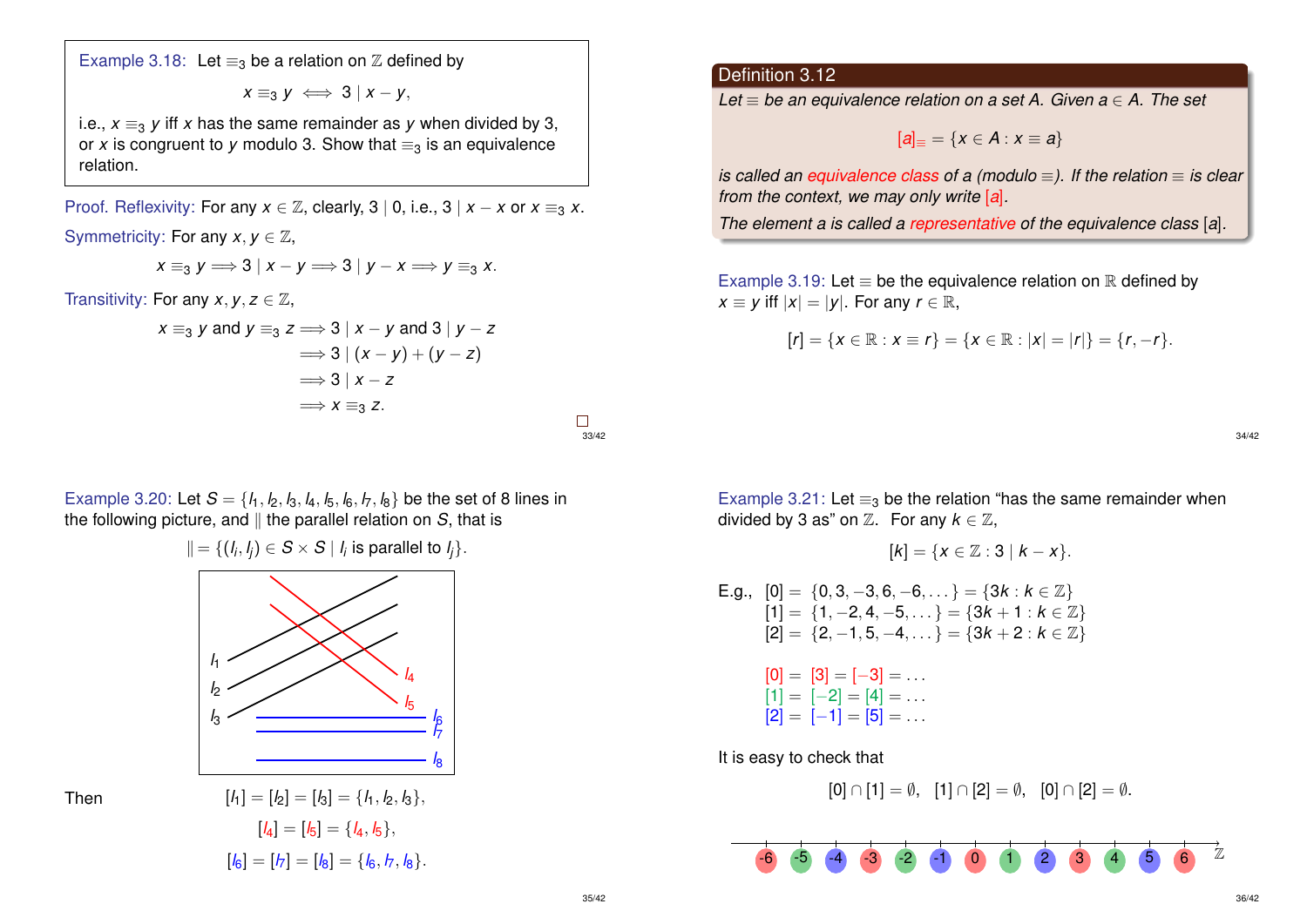## Proposition 3.13

*Let*  $\equiv$  *be an equivalence relation on a set A. For any x, y*  $\in$  *A,* 

(i)  $x \in [x]$ ; (ii) *If*  $y \in [x]$ *, then*  $[y] = [x]$ *;* (iii) *If*  $[x] \neq [y]$ *, then*  $[x] \cap [y] = \emptyset$ *.* 

Proof. (i) As  $\equiv$  is reflexive,  $x \equiv x$ , which implies that

*x* ∈ {*z* ∈ *A* : *z* ≡ *x*} = [*x*].

(ii) Assume  $y \in [x]$ , i.e.,  $y \equiv x$ . By transitivity and symmetricity of the equivalence relation  $\equiv$ , we have that, for any  $a \in A$ .

$$
a\in[y]\iff a\equiv y\iff a\equiv x\iff a\in[x],
$$

and thus  $[x] = [y]$ .

(iii) If 
$$
z \in [x] \cap [y]
$$
, then  $[x] = [z] = [y]$  by (ii).

37/42

 $\Box$ 

## Example 3.23: Let  $S = \{l_1, l_2, l_3, l_4, l_5, l_6, l_7, l_8\}$  be the set of 8 lines in the following picture, and  $\parallel$  the parallel relation on  $S$ .



Then

 $S/\mathbf{k} = \{[l_1], [l_4], [l_6]\} = \{\{l_1, l_2, l_3\}, \{l_4, l_5\}, \{l_6, l_7, l_8\}\}.$ 

### Definition 3.14

*Let* ≡ *be an equivalence relation on a set A. The set of all equivalence classes of*  $\equiv$  *is called the quotient set of A by*  $\equiv$  *, denoted by A/* $=$ *. That is A*/ $=$  = {[*x*] : *x*  $\in$  *A*}.

Example 3.22: Let  $\equiv$  be an equivalence relation on  $\mathbb R$  defined by  $x \equiv y$ iff  $|x| = |y|$ . Then

$$
\mathbb{R}/_{\equiv} = \{ [r] : r \in \mathbb{R} \} = \{ \{r, -r\} : r \in \mathbb{R} \}.
$$

38/42

Example 3.24: Let  $\equiv_3$  be the relation "has the same remainder when divided by 3 as" on  $\mathbb{Z}$ .

$$
\mathbb{Z}/_{\equiv_3} = \{ [k] : k \in \mathbb{Z} \} = \{ [0], [1], [2] \}.
$$

$$
[0] = \{ 0, 3, -\overline{3}, 6, -6, \dots \}.
$$

$$
[1] = \{ 1, -2, 4, -5, \dots \}
$$

$$
[2] = \{ 2, -1, 5, -4, \dots \}
$$